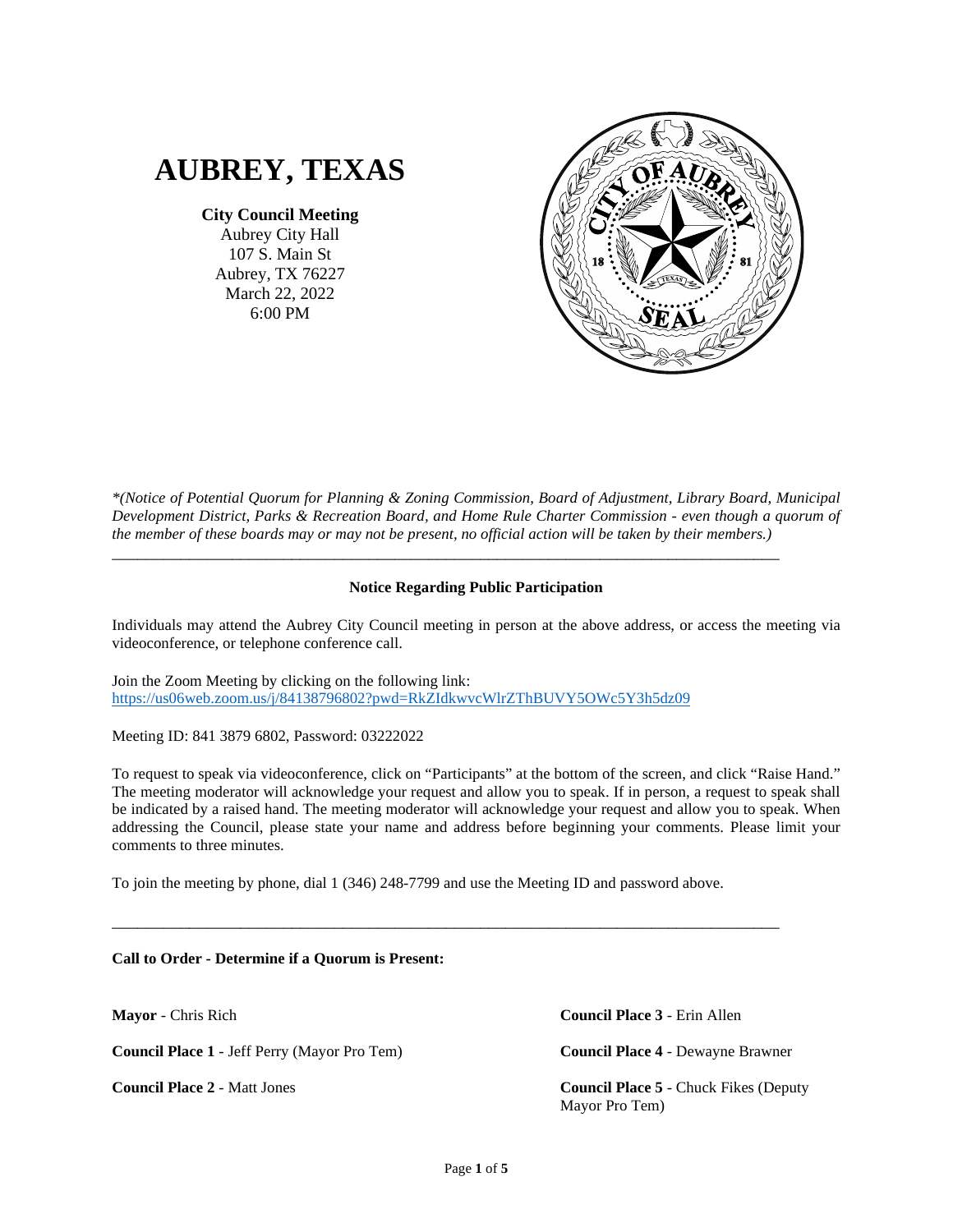**Invocation & Pledge of Allegiance:** *Pledge of Allegiance to the Texas Flag - "Honor the Texas flag; I pledge allegiance to thee, Texas, one state, under God, one, and indivisible."*

**Community Announcements:** Items of community interest may include: recognizing Citizens and Staff for outstanding contributions to the community, a reminder about an upcoming event that is organized or sponsored by the governing body, and announcements of an imminent threat to public safety that has arisen after the posting of this agenda.

**Citizen Input:** Any person may address the City Council. If your concern is an agenda item on this agenda, you may wait until the discussion on that item if you wish. Please state your name and address, and you will have three minutes to speak. No discussion or action may be taken at this meeting on any item not listed on the agenda, other than to make statements of factual information or recite existing policy in response to a citizen's inquiry.

**Consent Items:** Items placed on the Consent Agenda are considered routine in nature and non-controversial. The Consent Agenda can be acted upon in one motion. Items may be removed from the Consent Agenda by the request of Council Members or staff. Consideration and action on the following:

- 1. Minutes of the following City Council Meeting(s):
	- a. February 22, 2022 [\(Document\)](https://www.dropbox.com/s/n7zx0itzdrcsbrd/1%202022_02_22%20Minutes.pdf?dl=0)
	- b. March 8, 2022 [\(Document\)](https://www.dropbox.com/s/91dp9m77qv691pa/1%202022_03_08%20Minutes.pdf?dl=0)
- 2. Staff reports [\(Document\)](https://www.dropbox.com/s/t0dyjn5mvn49uy2/2%20Staff%20Reports.pdf?dl=0)
- 3. Monthly financial report [\(Document\)](https://www.dropbox.com/s/vfpq7vpi480fl2m/3%20Financials.pdf?dl=0)
- 4. Disposal of a 2014 Chevrolet Tahoe police vehicle through public auction. [\(Document\)](https://www.dropbox.com/s/84a9fcwvdcuch9c/4%202014%20Tahoe%20auction.pdf?dl=0)

**Old Business:** These are unresolved items carried over from previous meetings.

5. Receive a report, consider and take appropriate action regarding North Street drainage. (Birkhoff, Hendricks and Carter) [\(Document\)](https://www.dropbox.com/s/uoteadj2dou7jbk/5%20North%20Street%20Drainage.pdf?dl=0)

**New Business:** New items previously requested by Council Members, City Staff, or Citizens for consideration by the City Council.

- 6. Consideration and action on accepting the 2021 Financial Audit from Whitley Penn. (Roger Tovar, Audit Partner)
- 7. Consideration and action on recommendations from the Planning and Zoning Commission for the following: (City Planner Eric Wilhite)
	- a. A Preliminary Plat for High Point Ranch, being approximately 460.75 acres out of the Francisco Trevino Survey, Abstract 1243, generally located east of Highway 377, South of E Blackjack Rd and north of Springhill Rd[. \(Document\)](https://www.dropbox.com/s/lr2jwvxbzh5fynu/7%20High%20Point%20Ranch%20PP%20-%20Staff%20Report_CC.pdf?dl=0)
- 8. Consideration and action on approving a Master Services Agreement with Mead & Hunt for the design of the Wastewater Treatment Plant expansion and authorizing the Mayor to execute the agreement. [\(Document\)](https://www.dropbox.com/s/m0w7dhzuwy0abul/8%20Treatment%20Plant%20Expansion%20Agreement_March%202022..pdf?dl=0) (Charlotte Smith, Mead & Hunt)
- 9. Annual presentation regarding Police Department. (Chief Charles Kreidler)
- 10. Consideration and action on an agreement between the City of Aubrey and Municap, Inc. for administrative services related to the City's Public Improvement Districts and authorizing the Mayor to execute the agreement. (Finance Director Mike English) [\(Document\)](https://www.dropbox.com/s/72rjxf390ns7owd/10%20Municap%20PID%20Admin%20Agreement%202022..pdf?dl=0)
- 11. Consideration and action approving the 2022 Consumer Price Index adjustment to municipal telecommunications right-of-way access line rates. [\(Document\)](https://www.dropbox.com/s/4cxt2znhi0iho53/11%20CPI%20Adjustment..pdf?dl=0)
- 12. Consideration and action on Special Event Ordinance, request for waiver of fees, and permit approvals. [\(MS](https://www.dropbox.com/s/55f7swxu99oraiz/12%20Special%20Event%20-%20MS%20Round-Up.pdf?dl=0)  [Round-up Ride\)](https://www.dropbox.com/s/55f7swxu99oraiz/12%20Special%20Event%20-%20MS%20Round-Up.pdf?dl=0) [\(Keep Aubrey Beautiful\)](https://www.dropbox.com/s/wsfafuyhpmt1iqm/12%20Special%20Event%20-%20Keep%20Aubrey%20Beautiful.pdf?dl=0) (Charles Kreidler)
- 13. Hold a Public Hearing, Consideration and action on an Ordinance amending portions of Section 5, "Park Land and Public Facility Dedication", of Article 4, "Public Sites and Open Spaces", of Exhibit A, "Subdivision Ordinance", of Chapter 10, "Subdivision Regulations", of the City's Code of Ordinances to provide for amendments to the City's park land dedication and park development requirements; and providing an effective date. [\(Document\)](https://www.dropbox.com/s/114dm0az7bkqwvw/13%20ORD%20742-22%20Park%20Land%20Dedication%20Ordinance%20%28EB%2003182022%29%28clean%29.pdf?dl=0) (Board President Randy Jones)

# **Open Public Hearing: \_\_\_\_\_\_\_\_\_\_\_\_ Close Public Hearing: \_\_\_\_\_\_\_\_\_\_\_\_**

14. Consideration and action on an Interlocal Agreement between the City of Aubrey and Aubrey Municipal Development District regarding a Municipal Development District Executive Director and authorize the Mayor to execute the agreement. (MDD President Jesse Auer)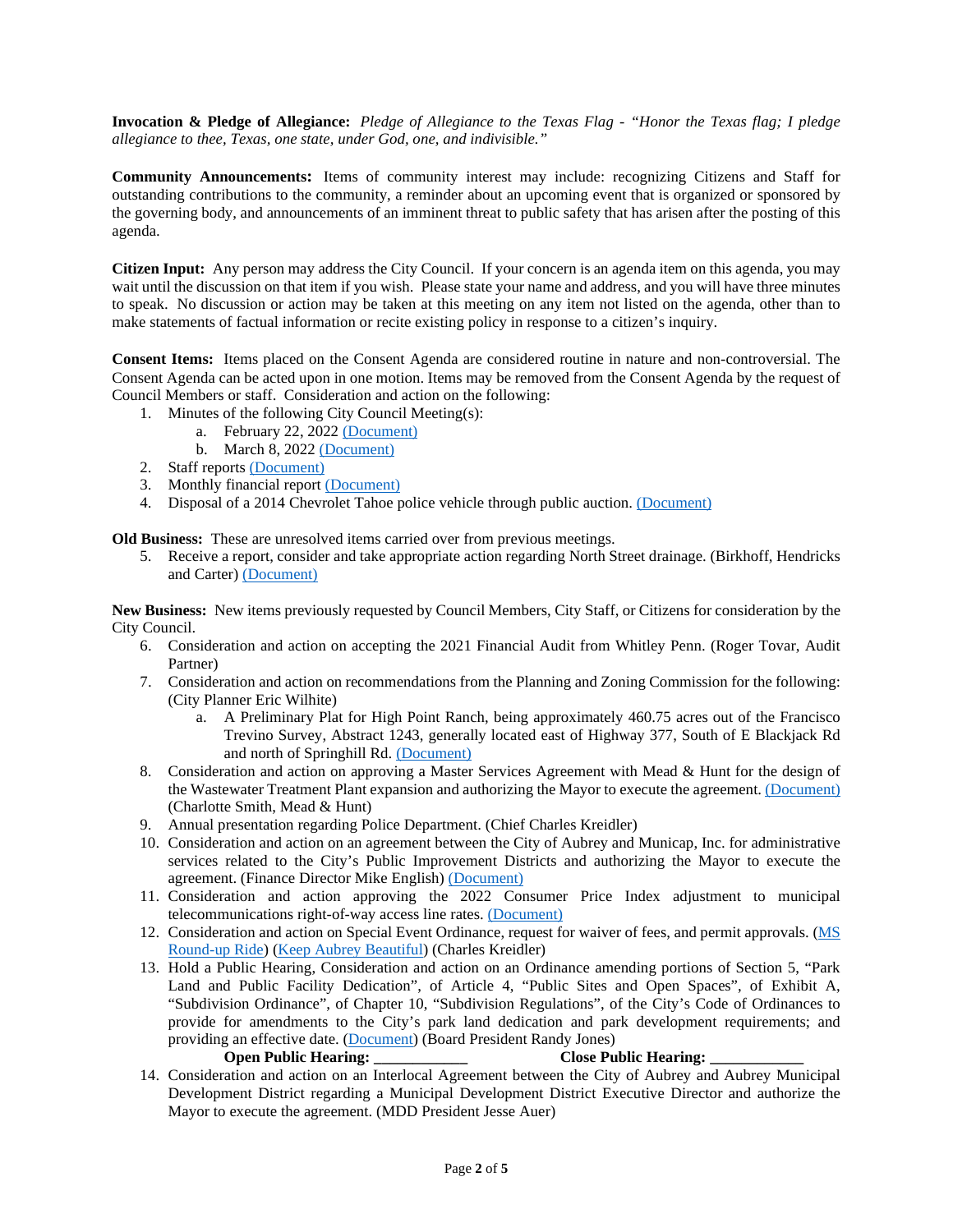**Advisory Board Reports:** If an advisory board wishes to provide any updates, the name of the board and description of the report will be provided below. Receive a report and discuss the following:

15. Parks and Recreation Board: Consideration and action accepting the resignation of John McSorley and appointing members to the Parks and Recreation Board. [\(Document\)](https://www.dropbox.com/s/xwihxxjdslwszby/15%20McSorley%20Resignation.pdf?dl=0)

### **Department Updates and Council Discussion:**

### **Administration:**

- Home Rule Charter Update (Police Chief Charles Kreidler)

**Fire Department:**

- Aubrey Area Ambulance Merger (Fire Chief Mike Starr)

**Police Department:**

- Privacy and safety updates for City Hall. (Police Chief Charles Kreidler)

**Public Works:**

- Downtown Project (Public Works Director Leanne Wilson)
- Solid Waste RFP's
- Park Master Plan
- Thoroughfare Plan

**Future Agenda Requests:** Council Members, City Staff, and Citizens may request items to be included on future agendas. Discussion is limited to what the request is for, and if and when the item can be put on a future agenda.

**----------------------------------------------------------------------------------------------------------------------------**

### **\*\*\*EXECUTIVE SESSION\*\*\***

*In accordance with Texas Government Code, Section 551.001, et seq., the City Council will recess into Executive Session (closed meeting) to discuss the following:*

- a) **Section 551.071 (2) and 551.074 Personnel Matters.** Consultation with the City Attorney on a matter in which the duty of the attorney to the governmental body under the Texas Disciplinary Rules of Professional Conduct of the State Bar of Texas clearly conflicts with the Texas Open Meetings Act and Deliberation regarding the appointment, employment, evaluation, reassignment, duties, discipline or dismissal of public officer or employee or to hear a complaint or charge against an officer or employee:
	- City Administrator, Interim City Administrator
	- Municipal Development District Executive Director
	- City Planner
- b) **Section 551.076 Security.** To discuss or deliberate the deployment, or specific occasions for implementation, of security personnel or devices, or a security audit.
	- City buildings and systems
- c) **Section 551.071(1) and (2) Consultation with Attorney.** For Council to seek the advice of its attorney about pending or contemplated litigation or a settlement offer and to consult with the City Attorney on a matter in which the duty of the attorney to the governmental body under the Texas Disciplinary Rules of Professional Conduct of the State Bar of Texas clearly conflicts with the Texas Open Meetings Act:
	- Terms of a Development Agreement for the Clear Sky Development
	- Duck Pointe Development Agreement
	- Ribbonwood Development Agreement
	- Petition for Water Service and Sanitary Sewer Service for the proposed Ribbonwood Municipal Utility District No. 1 of Denton County
	- 36 Acres on FM 428
	- An extraterritorial jurisdiction allocation agreement between the Town of Prosper, Texas and the City of Aubrey, Texas.
	- Tillar Development Light Industrial at 5650 US Highway 377
	- Parkland Regulations for Developments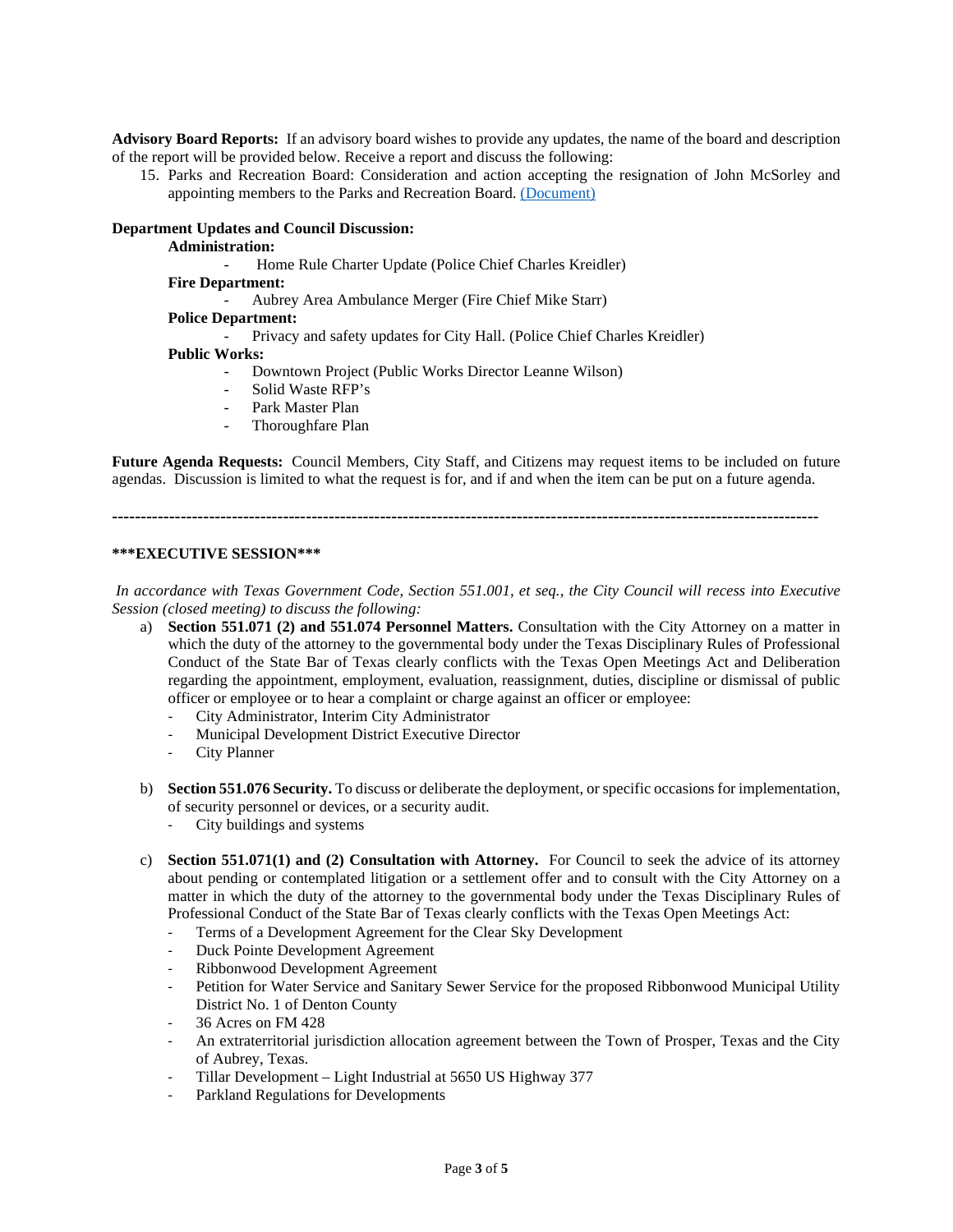- *Indus Aubrey, LLC v. City of Aubrey, et al.,* Cause No. 22-0178-393, pending in the 393rd District Court of Denton County, Texas.
- Land acquisition for public improvements condemnation of Aubrey Farms/Deacon Ranch
- Planning Services
- d) **Section 551.072 Real Property.** deliberate the purchase, exchange, lease, or value of real property if deliberation in an open meeting would have a detrimental effect on the position of the governmental body in negotiations with a third person.
	- Acquisition of water and wastewater easements
	- Property at Highway 377 and Highmeadow Drive
	- Land acquisition for public improvements condemnation of Aubrey Farms/Deacon Ranch
- e) **Section 551.087 Economic Development Negotiations.** To discuss or deliberate regarding commercial or financial information that the City has received from a business prospect that the City seeks to have locate, stay, or expand in or near the territory of the City and with which the City is conducting economic development negotiations; and/or to deliberate the offer of a financial or other incentive to the business prospect:
	- Terms of a Development Agreement for the Clear Sky Development
	- Duck Pointe Development Agreement
	- Ribbonwood Development Agreement
	- Petition for Water Service and Sanitary Sewer Service for the proposed Ribbonwood Municipal Utility District No. 1 of Denton County

## **Motion to adjourn into Executive Session. Time: \_\_\_\_\_\_\_\_\_\_\_\_\_\_\_\_\_**

**--------------------------------------------------------------------------------------------------------------------------------------------**

**Reconvene into Open Session: Time: \_\_\_\_\_\_\_\_\_\_\_\_\_\_\_\_\_\_\_** In accordance with Texas Government Code, Chapter 551, the City Council will reconvene into Regular Session to consider and take appropriate action, if any, regarding any items discussed in Executive Session.

- 16. Consider and take appropriate action regarding a Resolution consenting to the creation of the Ribbonwood Municipal Utility District No. 1 of Denton County, providing conditions of consent, and providing an effective date.
- 17. Consider and take appropriate action regarding a development agreement between the City and Clayton Boyd, Investment Trustee for the development of an approximate 90 acres of land situated in the F.H. Polland Survey, Abstract No. 995, Denton County, Texas, in the extraterritorial jurisdiction of the City of Aubrey, and authorizing the Mayor or his designee to execute necessary documents.
- 18. Consider and act on an Ordinance of the City Council of the City of Aubrey, Texas, finding that a public necessity exists to acquire water and sanitary sewer easement and a permanent sanitary sewer easement for public utilities purposes and other public uses, which properties are described respectively as (1) being 1.282 acres and being 75-feet in width for a permanent water and sanitary sewer easement, (2) being 0.366 acres and being 20-feet in width for a permanent sanitary sewer easement; and (3) a 30-foot wide temporary construction easement immediately adjacent to and parallel with the north line of the proposed 20 foot permanent sanitary sewer easement and containing 0.550 acres (23,935 square feet), each of which are more particularly described as being a portion of Tract 34 of the Francisco Trevino Survey, Abstract 1243, City of Aubrey, all located in Denton County, Texas ; providing notice of an official determination to acquire real properties by eminent domain for utilities purposes and other public uses; authorizing and delegating authority to the City Administrator or his designee to obtain the necessary appraisal reports and make bona fide offers of just compensation for the herein described properties; ratifying prior documents made and actions taken for acquisition of the properties herein described; authorizing and delegating authority to legal counsel to institute eminent domain proceedings on behalf of the City for the acquisition of the properties herein described if negotiations are unsuccessful; appropriating funds from a lawful source; providing a